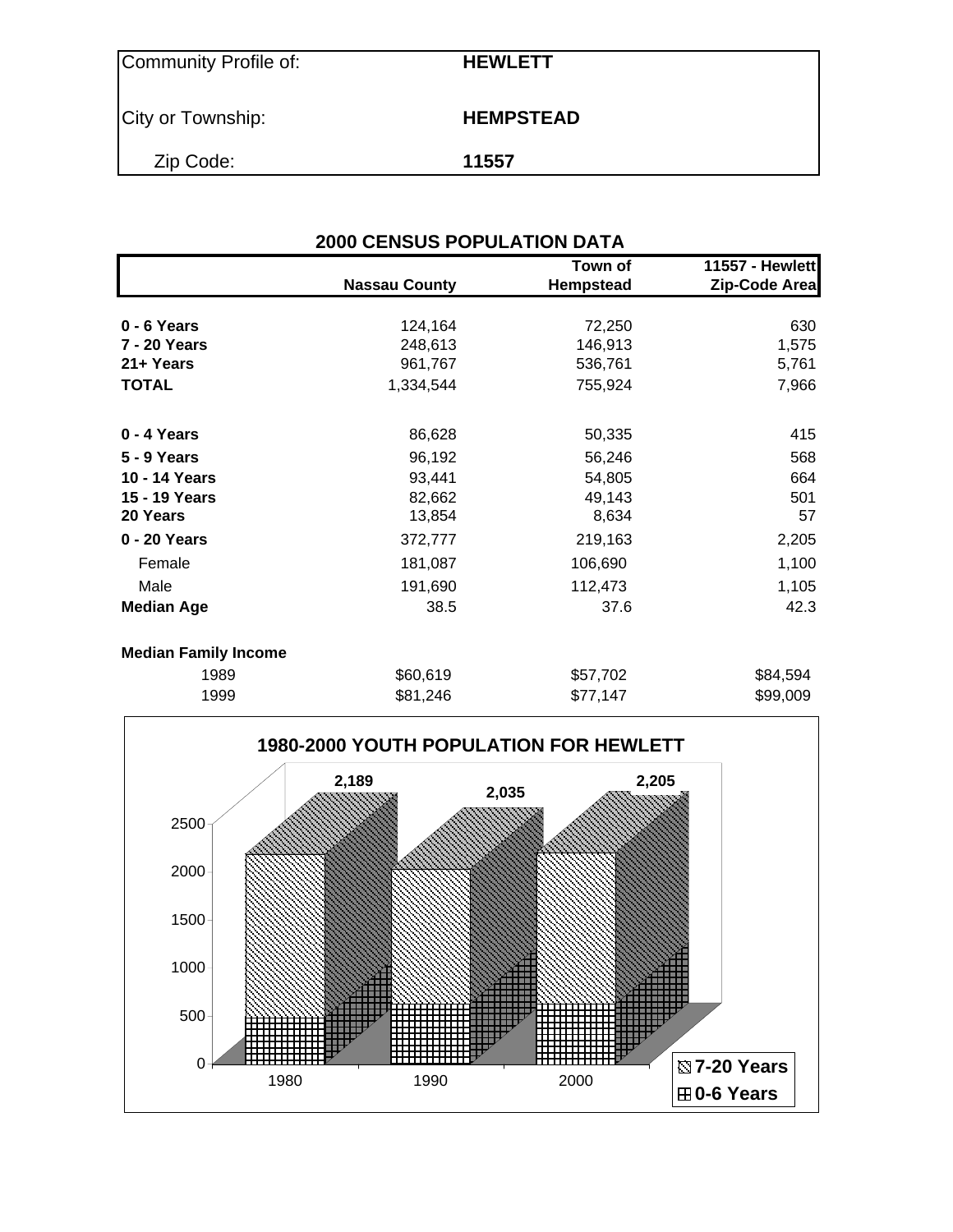# **2000 POPULATION PROJECTION DATA**

| $0 - 6$ Years<br>7 - 20 Years<br>21+ Years<br><b>TOTAL</b><br>$0 - 4$ Years<br>$5 - 9$ Years<br>10 - 14 Years<br>15 - 19 Years<br>20 Years<br>$0 - 20$ Years<br>800 | 118,978<br>231,792<br>978,505<br>1,329,275<br>83,639<br>90,106<br>82,042<br>79,040 | 73,806<br>139,895<br>557,917<br>771,618<br>52,174<br>55,438 | $\overline{569}$<br>1,676<br>6,310<br>8,556<br>390                                                                                                                                                                                                                         |
|---------------------------------------------------------------------------------------------------------------------------------------------------------------------|------------------------------------------------------------------------------------|-------------------------------------------------------------|----------------------------------------------------------------------------------------------------------------------------------------------------------------------------------------------------------------------------------------------------------------------------|
|                                                                                                                                                                     |                                                                                    |                                                             |                                                                                                                                                                                                                                                                            |
|                                                                                                                                                                     |                                                                                    |                                                             |                                                                                                                                                                                                                                                                            |
|                                                                                                                                                                     |                                                                                    |                                                             |                                                                                                                                                                                                                                                                            |
|                                                                                                                                                                     |                                                                                    |                                                             |                                                                                                                                                                                                                                                                            |
|                                                                                                                                                                     |                                                                                    |                                                             |                                                                                                                                                                                                                                                                            |
|                                                                                                                                                                     |                                                                                    |                                                             |                                                                                                                                                                                                                                                                            |
|                                                                                                                                                                     |                                                                                    |                                                             | 468                                                                                                                                                                                                                                                                        |
|                                                                                                                                                                     |                                                                                    | 49,470                                                      | 533                                                                                                                                                                                                                                                                        |
|                                                                                                                                                                     |                                                                                    | 47,058                                                      | 686                                                                                                                                                                                                                                                                        |
|                                                                                                                                                                     | 15,943                                                                             | 9,563                                                       | 169                                                                                                                                                                                                                                                                        |
|                                                                                                                                                                     | 350,770                                                                            | 213,701                                                     | 2,246                                                                                                                                                                                                                                                                      |
| 700                                                                                                                                                                 |                                                                                    |                                                             |                                                                                                                                                                                                                                                                            |
|                                                                                                                                                                     |                                                                                    |                                                             |                                                                                                                                                                                                                                                                            |
| 600                                                                                                                                                                 |                                                                                    | nnannannann an                                              | dining the contract of the contract of the contract of the contract of the contract of the contract of the contract of the contract of the contract of the contract of the contract of the contract of the contract of the con<br>No. of Concession, Name of Son, or other |
| 500                                                                                                                                                                 |                                                                                    |                                                             | $\Sigma = 0.4$<br>$\Box$ 5-9                                                                                                                                                                                                                                               |
| 400 $\frac{1}{24}$                                                                                                                                                  |                                                                                    | <b>这些的,这就是我们的</b>                                           | Ŵ,<br>×<br>∙15-19                                                                                                                                                                                                                                                          |
| 300                                                                                                                                                                 |                                                                                    |                                                             |                                                                                                                                                                                                                                                                            |
| 200                                                                                                                                                                 |                                                                                    |                                                             |                                                                                                                                                                                                                                                                            |
| 100                                                                                                                                                                 |                                                                                    |                                                             |                                                                                                                                                                                                                                                                            |
| 0<br>2001<br>2002<br>2003                                                                                                                                           |                                                                                    |                                                             |                                                                                                                                                                                                                                                                            |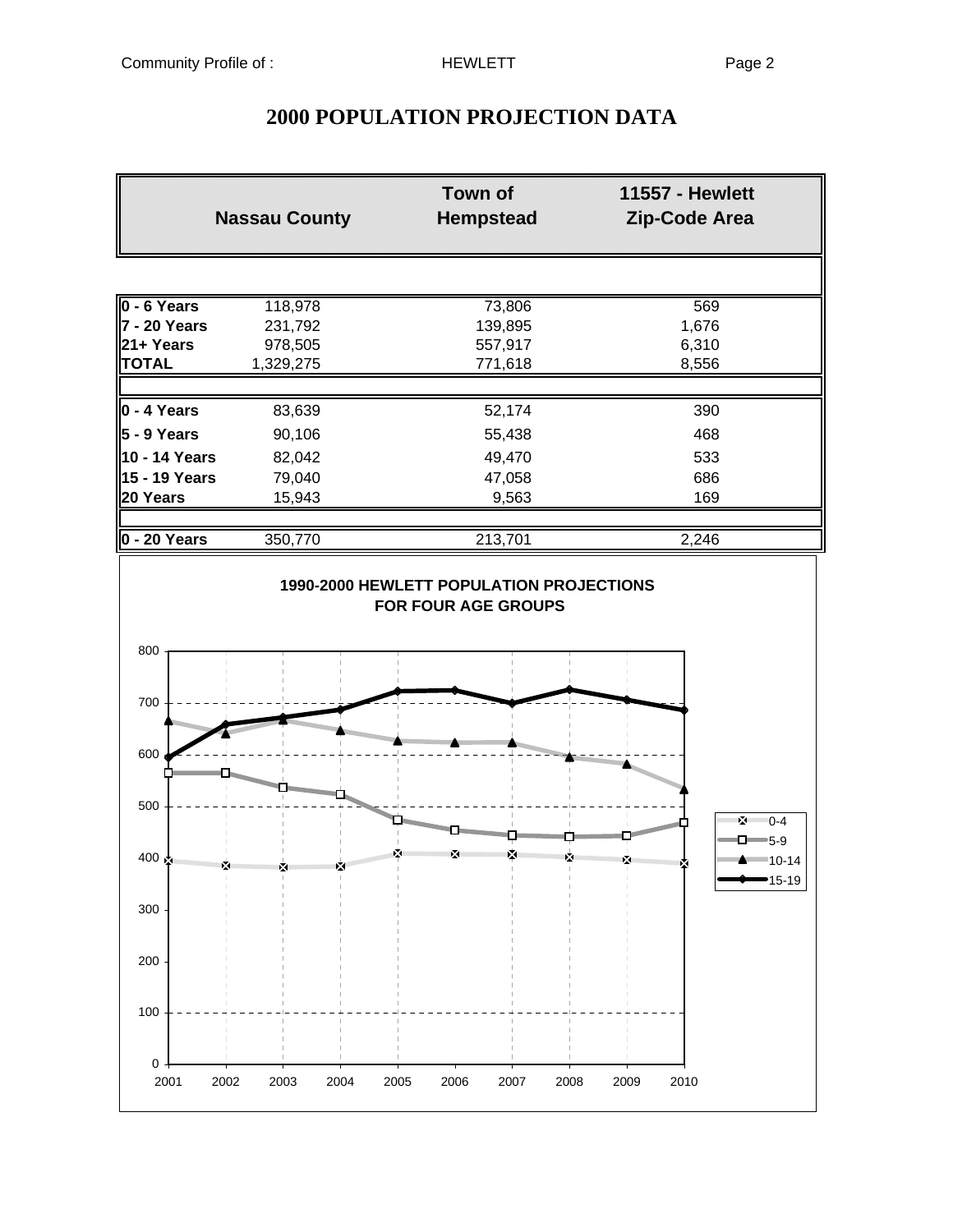|                                                                           |                                                        | <b>TEMPORARY ASSISTANCE TO</b><br><b>NEEDY FAMILIES (Formerly AFDC)</b><br>(NUMBER OF INDIVIDUALS) |               |
|---------------------------------------------------------------------------|--------------------------------------------------------|----------------------------------------------------------------------------------------------------|---------------|
|                                                                           |                                                        |                                                                                                    |               |
|                                                                           |                                                        | Town of                                                                                            | 16-20 y       |
| Year                                                                      | Nassau County                                          | Hempstead                                                                                          | Zip-Code Area |
| 1985                                                                      | 15,963                                                 | 11,783                                                                                             | 21            |
| 1986                                                                      | 15,337                                                 | 11,390                                                                                             | 19            |
| 1987                                                                      | 13,321                                                 | 9,981                                                                                              | 16            |
| 1988<br>1989                                                              | 12,410<br>11,950                                       | 9,168<br>8,943                                                                                     | 13<br>9       |
| 1990                                                                      | 12,607                                                 | 9,404                                                                                              | 8             |
| 1991                                                                      | 15,317                                                 | 11,504                                                                                             | 20            |
| 1992                                                                      | 16,528                                                 | 12,410                                                                                             | 17            |
| 1993                                                                      | 20,129                                                 | 15,031                                                                                             | 21            |
| 1994                                                                      | 20,622                                                 | 15,217                                                                                             | 36            |
| 1995                                                                      | 20,229                                                 | 14,981                                                                                             | 42            |
| 1996                                                                      | 17,800                                                 | 13,309                                                                                             | 37            |
| 1997                                                                      | 14,940                                                 | 11,219                                                                                             | 25            |
| 1998                                                                      | 12,706                                                 | 9,651                                                                                              | 17            |
| 1999                                                                      | 10,825                                                 | 8,265                                                                                              | 9             |
| 2000                                                                      | 8,451                                                  | 6,699                                                                                              | 11            |
| 25.00<br>20.00<br>Rate Per 1,00<br>15.00<br>10.00<br>5.00<br>0.00<br>1988 | Plaser<br>giit<br>1989<br>1990<br>1991<br>1992<br>1993 | <b>HEMPSTEAD AFDC RATES PER 1000 RESIDENTS</b><br>88889<br>1994<br>1995<br>1996<br>1997<br>1998    | 1999<br>2000  |
|                                                                           | Nassau County                                          | <b>Hempstead Town</b>                                                                              | □16-20 y      |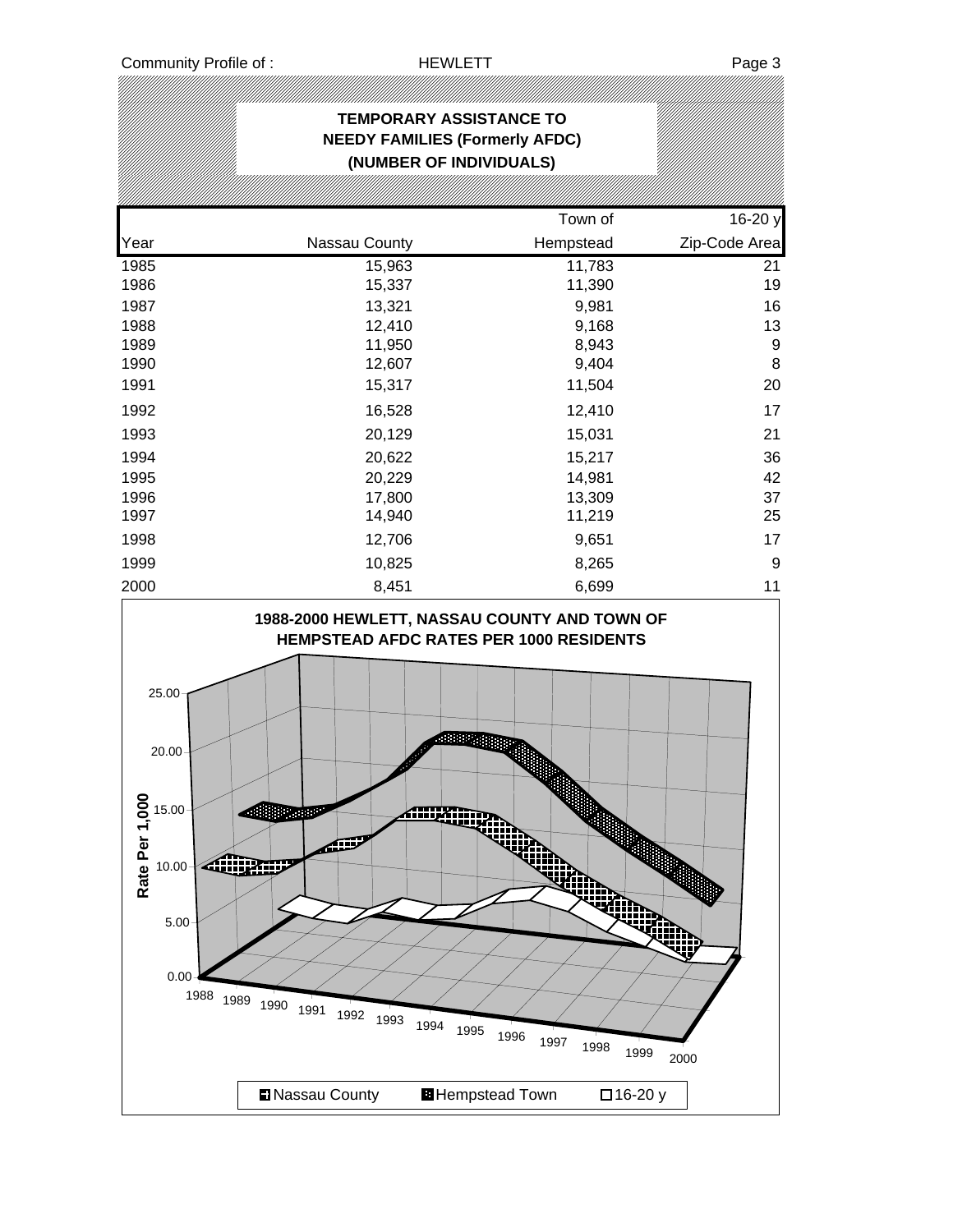#### **11557 ZIP-CODE AREA RESIDENT YOUTH OFFENSES**

|      |                  | 7-15 Years Old     |                |                         |
|------|------------------|--------------------|----------------|-------------------------|
|      |                  | <b>Station</b>     | Subjects of    |                         |
| Year | <b>Arrests</b>   | <b>Adjustments</b> | Investigation  | <b>Totals</b>           |
| 1990 | 1                | 17                 | 0              | 18                      |
| 1991 | 7                | 9                  | 3              | 19                      |
| 1992 | $\boldsymbol{2}$ | 11                 | 6              | 19                      |
| 1993 | 4                | 14                 | $\overline{7}$ | 25                      |
| 1994 | 10               | 18                 | 15             | 43                      |
| 1995 | $\mathbf{2}$     | 15                 | 7              | 24                      |
| 1996 | 1                | 6                  | 4              | 11                      |
| 1997 | $\mathbf 0$      | 12                 | 3              | 15                      |
|      |                  |                    |                |                         |
|      |                  | 16-20 Years Old    |                |                         |
|      |                  | Subjects of        |                | <b>All Ages</b>         |
| Year | <b>Arrests</b>   | Investigation      | <b>Totals</b>  | <b>Total Incidents*</b> |
| 1990 | 10               | $\overline{2}$     | 12             | 30                      |
| 1991 | 19               | 10                 | 29             | 48                      |
| 1992 | 15               | 11                 | 26             | 45                      |
| 1993 |                  | 16                 | 23             | 48                      |
| 1994 | 7                | 12                 | 19             | 62                      |
| 1995 | 8                | 11                 | 19             | 43                      |
| 1996 | 11               | 19                 | 30             | 41                      |



\* Total incidents include arrests, station adjustments and subjects of investigation for 1988 - 1995. Subjects were not available prior to 1988. Youth offense data does not include data on convictions following from some of these arrests.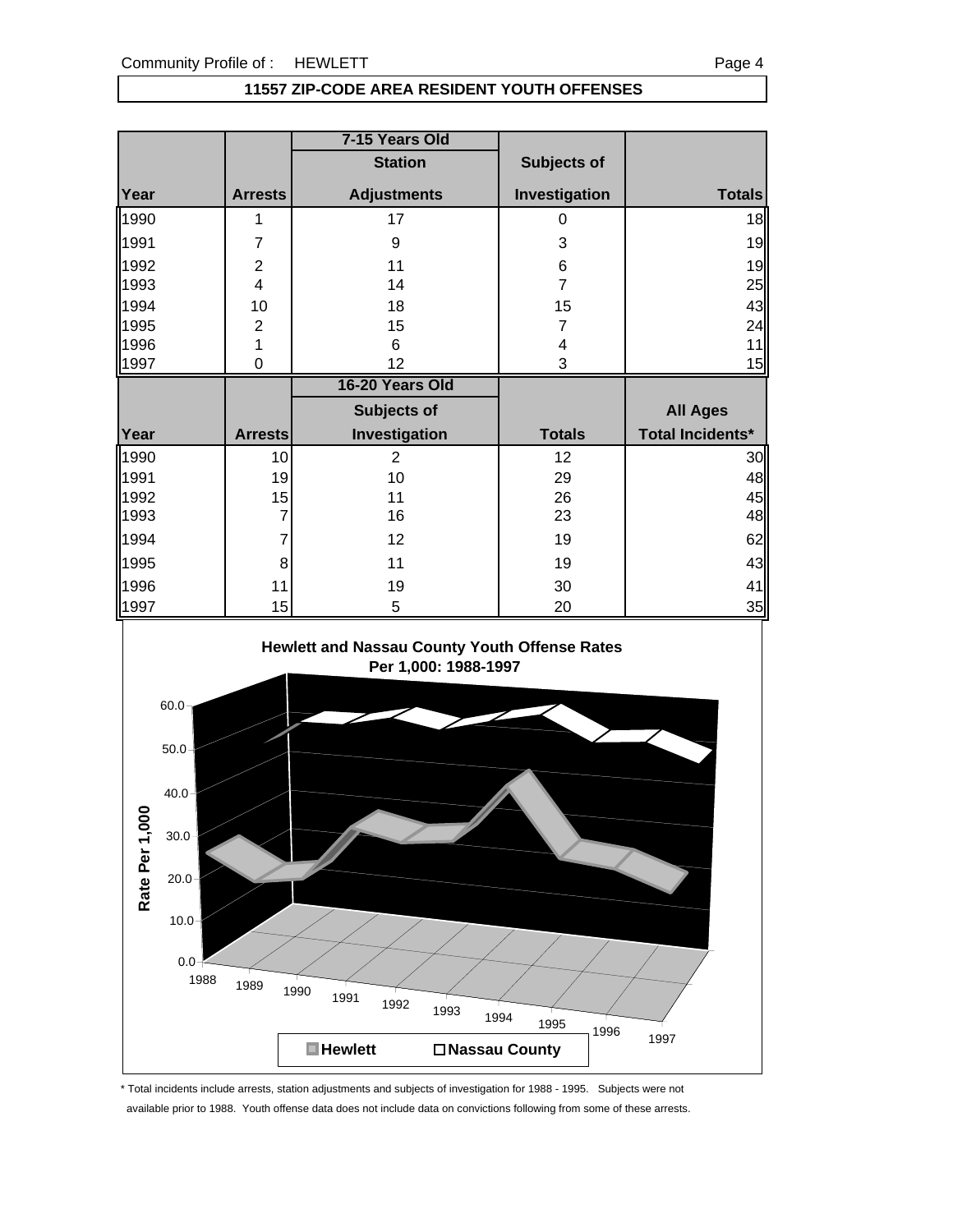Community Profile of : The MEWLETT Page 5

|      | <b>11557 ZIP-CODE AREA RESIDENT YOUTH OFFENSES</b>                                 |                                                    |                 |                       |              |                                   |              |              |  |  |
|------|------------------------------------------------------------------------------------|----------------------------------------------------|-----------------|-----------------------|--------------|-----------------------------------|--------------|--------------|--|--|
|      | Youth Offense Rate Per 1000 Resident Youth<br>For Combined Offense Types and Total |                                                    |                 |                       |              |                                   |              |              |  |  |
| Year | Drug &                                                                             | <b>Violent &amp;</b><br><b>Alcohol Threatening</b> | <b>Property</b> | <b>Status</b>         | <b>Theft</b> | <b>Criminal</b><br><b>Nonconf</b> | <b>Other</b> | <b>Total</b> |  |  |
| 1990 | 2.1                                                                                | 3.6                                                | 5.0             | 1.4                   | 5.0          | 2.1                               | 2.1          | 21.4         |  |  |
| 1991 | 2.9                                                                                | 8.6                                                | 5.0             | 2.2                   | 9.3          | 0.0                               | 4.3          | 34.5         |  |  |
| 1992 | 4.3                                                                                | 2.9                                                | 4.3             | 2.9                   | 9.3          | 0.7                               | 6.4          | 32.1         |  |  |
| 1993 | 2.1                                                                                | 3.5                                                | 6.3             | 7.7                   | 4.9          | 0.7                               | 2.1          | 33.5         |  |  |
| 1994 | 0.8                                                                                | 5.3                                                | 17.4            | 5.3                   | 6.0          | 3.0                               | 9.1          | 46.8         |  |  |
| 1995 | 3.7                                                                                | 9.7                                                | 6.0             | 7.4                   | 1.5          | 0.7                               | 3.0          | 32.0         |  |  |
| 1996 | 6.0                                                                                | 6.0                                                | 2.3             | 4.5                   | 6.0          | 0.8                               | 5.3          | 30.9         |  |  |
| 1997 | 6.9                                                                                | 1.5                                                | 2.3             | 5.4                   | 3.1          | 3.1                               | 4.6          | 27.0         |  |  |
|      |                                                                                    |                                                    |                 | <b>Youth Offenses</b> |              |                                   |              |              |  |  |
|      |                                                                                    | For Combined Offense Types and Total               |                 |                       |              |                                   |              |              |  |  |
| Year | Drug &                                                                             | Violent &<br><b>Alcohol Threatening</b>            | <b>Property</b> | <b>Status</b>         | <b>Theft</b> | <b>Criminal</b><br><b>Nonconf</b> | <b>Other</b> | <b>Total</b> |  |  |
| 1990 | 3                                                                                  | 5                                                  |                 |                       |              | 3                                 |              | 30           |  |  |
| 1991 | 4                                                                                  | 12                                                 |                 | 3                     | 13           | 0                                 | 6            | 48           |  |  |
| 1992 | 6                                                                                  | 4                                                  | 6               | 4                     | 13           |                                   | 9            | 45           |  |  |
| 1993 | 3                                                                                  | 5                                                  | 9               | 11                    | 7            | 1                                 | 3            | 48           |  |  |
| 1994 |                                                                                    | 7                                                  | 23              | 7                     | 8            | $\overline{\mathbf{r}}$           | 12           | 62           |  |  |
| 1995 | 5                                                                                  | 13                                                 | 8               | 10                    | 2            | 1                                 | 4            | 43           |  |  |
| 1996 | 8                                                                                  | 8                                                  | 3               | 6                     | 8            |                                   |              | 41           |  |  |
| 1997 | 9                                                                                  | $\overline{2}$                                     | 3               | 7                     | 4            | 4                                 | 6            | 35           |  |  |

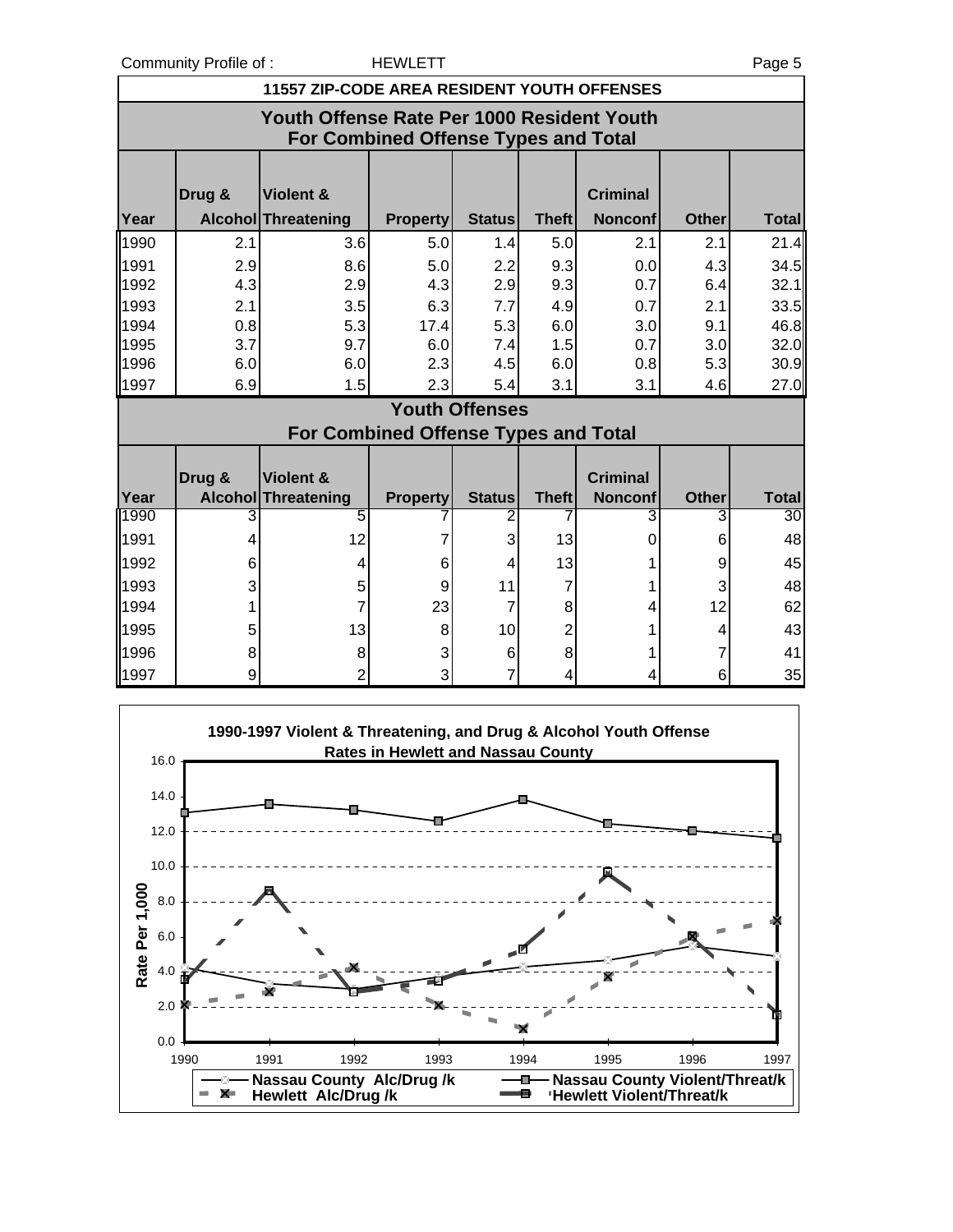



Other communities include: Carle Place, Lawrence, and Hicksville. Each comprises less than 3% of offenses committed by Hewlett youth.

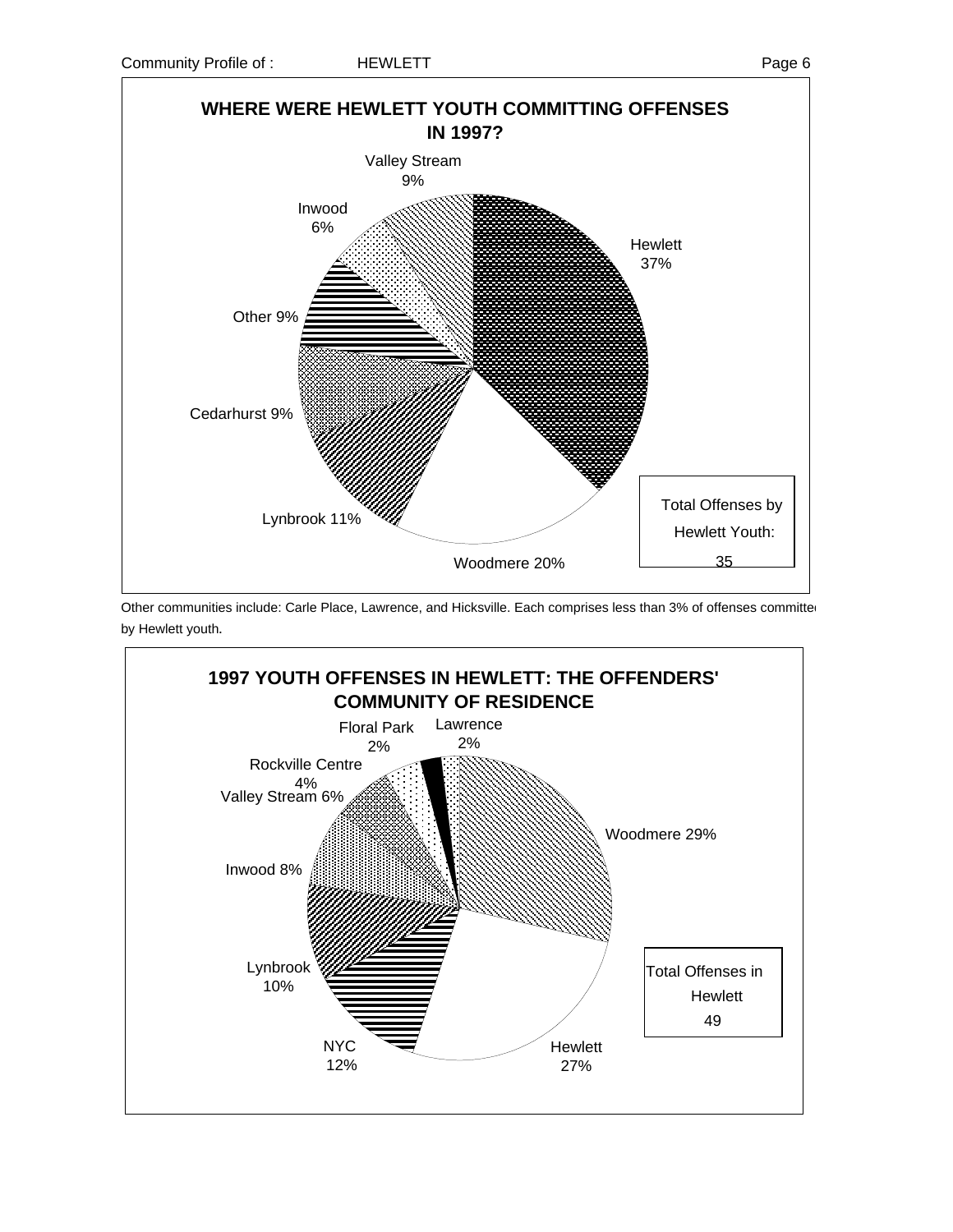|                      |                |                |                |              |                |                |                | 1991-97 |
|----------------------|----------------|----------------|----------------|--------------|----------------|----------------|----------------|---------|
|                      |                |                |                |              |                |                |                | Percent |
| Age                  | 1991           | 1992           | 1993           | 1994         | 1995           | 1996           | 1997           | Change  |
| 10 Yr & Less         | $\overline{0}$ | $\overline{0}$ | $\overline{0}$ | $\mathbf{1}$ | 1              | $\overline{0}$ | $\overline{0}$ |         |
| $\%$                 | 0.0%           | 0.0%           | 0.0%           | 16.7%        | 12.5%          | 0.0%           | 0.0%           |         |
| 11 to 12             | $\Omega$       | $\Omega$       | $\mathbf{1}$   | $\mathbf{1}$ | $\Omega$       | $\Omega$       | $\Omega$       |         |
| $\frac{0}{0}$        | 0.0%           | 0.0%           | 11.1%          | 16.7%        | 0.0%           | 0.0%           | 0.0%           |         |
| $\overline{13}$      | $\Omega$       | $\Omega$       | $\Omega$       | $\Omega$     | $\Omega$       | $\Omega$       | $\Omega$       |         |
| $\%$                 | 0.0%           | 0.0%           | 0.0%           | 0.0%         | 0.0%           | 0.0%           | 0.0%           |         |
| 14                   | $\Omega$       | $\mathbf{1}$   | 3              | $\Omega$     | $\overline{1}$ | $\mathbf{1}$   | $\Omega$       |         |
| $\frac{0}{0}$        | 0.0%           | 50.0%          | 33.3%          | 0.0%         | 12.5%          | 20.0%          | 0.0%           |         |
| 15                   | 2              | 1              | 1              | 3            | 1              | $\Omega$       | 5              | 150.0%  |
| $\frac{0}{0}$        | 100.0%         | 50.0%          | 11.1%          | 50.0%        | 12.5%          | 0.0%           | 71.4%          |         |
| 16                   | $\Omega$       | $\overline{0}$ | $\mathbf{1}$   | $\Omega$     | $\Omega$       | $\mathbf{1}$   | 1              |         |
| $\%$                 | 0.0%           | 0.0%           | 11.1%          | 0.0%         | 0.0%           | 20.0%          | 14.3%          |         |
| 17                   | $\Omega$       | $\Omega$       | $\mathbf{2}$   | $\Omega$     | 5              | 1              | $\Omega$       |         |
| $\%$                 | 0.0%           | 0.0%           | 22.2%          | 0.0%         | 62.5%          | 20.0%          | 0.0%           |         |
| 18                   | $\Omega$       | $\mathbf 0$    | $\mathbf{1}$   | $\mathbf 1$  | $\Omega$       | $\mathbf 1$    | $\Omega$       |         |
| $\frac{0}{0}$        | 0.0%           | 0.0%           | 11.1%          | 16.7%        | 0.0%           | 20.0%          | 0.0%           |         |
| 19 to 20             | $\Omega$       | $\Omega$       | $\Omega$       | $\Omega$     | $\mathbf 0$    | 1              | 1              |         |
| $\%$                 | 0.0%           | 0.0%           | 0.0%           | 0.0%         | 0.0%           | 20.0%          | 14.3%          |         |
| <b>Hewlett</b>       |                |                |                |              |                |                |                |         |
| Total                | 2              | 2              | 9              | 6            | 8              | 5              | $\overline{7}$ | 250.0%  |
| Rate Per 1,000       | 1.2            | 1.1            | 5.0            | 3.3          | 4.4            | 2.8            | 4.0            | 231.7%  |
| <b>Nassau County</b> |                |                |                |              |                |                |                |         |
| Rate Per 1,000       | 5.19           | 6.63           | 8.98           | 8.68         | 7.52           | 7.23           | 7.30           | 40.5%   |

#### **Resident Hewlett Runaway and Homeless Youth by Age Group**

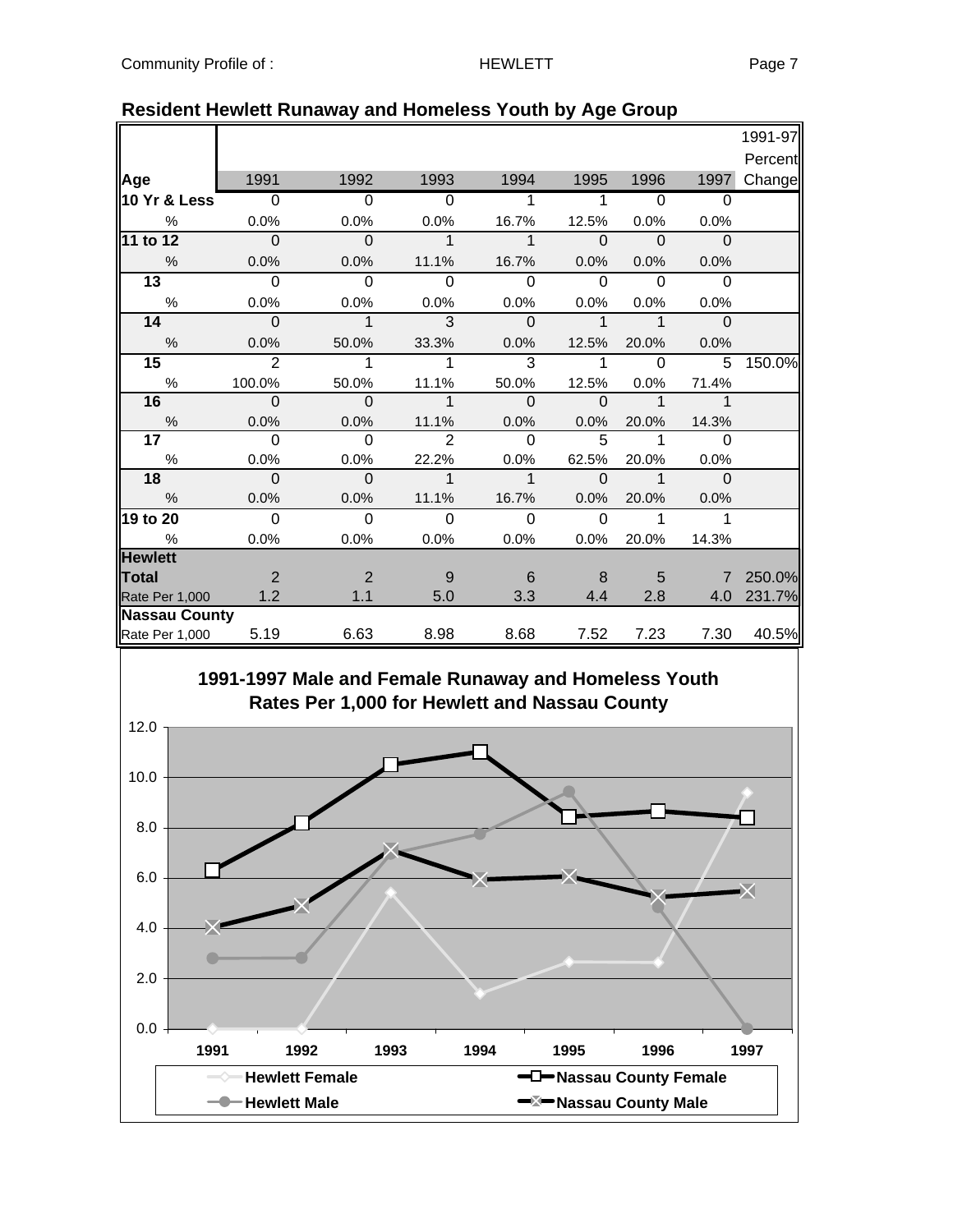#### **PUBLIC SCHOOL ENROLLMENT IN HEWLETT-WOODMERE UFSD**

|                   | European                                              | African  |          | Asian  | Native            |          |       |  |  |  |  |
|-------------------|-------------------------------------------------------|----------|----------|--------|-------------------|----------|-------|--|--|--|--|
| Year              | American                                              | American | Latino   |        | American American | Total    |       |  |  |  |  |
|                   |                                                       |          |          |        |                   |          |       |  |  |  |  |
| 1987              | 2,638                                                 | 15       | 55       | 93     | 0                 | 2,801    |       |  |  |  |  |
| 1988              | 2,577                                                 | 10       | 49       | 80     | 0                 | 2,716    |       |  |  |  |  |
| 1989              | 2,516                                                 | 7        | 61       | 86     | 0                 | 2,670    |       |  |  |  |  |
| 1990              | 2,478                                                 | 3        | 79       | 103    | 4                 | 2,667    |       |  |  |  |  |
| 1991              | 2,457                                                 | 13       | 101      | 126    | 0                 | 2,697    |       |  |  |  |  |
| 1992              | 2,508                                                 | 17       | 114      | 136    |                   | 2,776    |       |  |  |  |  |
| 1993              | 2,522                                                 | 22       | 124      | 135    | 0                 | 2,803    |       |  |  |  |  |
| 1994              | 2,584                                                 | 14       | 131      | 153    | 0                 | 2,882    |       |  |  |  |  |
| 1995              | 2,623                                                 | 17       | 134      | 166    | 2                 | 2,942    |       |  |  |  |  |
| 1996              | 2,672                                                 | 23       | 153      | 182    | 0                 | 3,030    |       |  |  |  |  |
| 1997              | 2,691                                                 | 25       | 174      | 187    |                   | 3,078    |       |  |  |  |  |
| 1998              | 2,943                                                 | 35       | 147      | 196    | 5                 | 3,321    |       |  |  |  |  |
| 1999              | 2,833                                                 | 31       | 135      | 164    | 0                 | 3,163    |       |  |  |  |  |
|                   | Net Change in School Enrollment Between 1987 and 1999 |          |          |        |                   |          |       |  |  |  |  |
|                   |                                                       | European | African  |        | Asian             | Native   |       |  |  |  |  |
|                   | 1987-99                                               | American | American | Latino | American          | American | Total |  |  |  |  |
| Change in Number  |                                                       | 195      | 16       | 80     | 71                | 0        | 362   |  |  |  |  |
| Change as Percent |                                                       | 7%       | 107%     | 145%   | 76%               |          | 13%   |  |  |  |  |

ed

| Net Change in School Enrollment Between 1993 and 1999 |          |          |        |          |               |       |  |
|-------------------------------------------------------|----------|----------|--------|----------|---------------|-------|--|
|                                                       | European | African  |        | Asian    | <b>Native</b> |       |  |
| 1993-99                                               | American | American | Latino | American | American      | Total |  |
| Change in Number                                      | 311      |          |        | 29       |               | 360   |  |
| Change as Percent                                     | 12%      | 41%      | 9%     | 21%      |               | 13%   |  |



\* The 1993-99 change for African Americans and Native Americans has been excluded from this chart because there were fewer than 7 enrolled in 1993. This policy is meant to avoid distorted percent comparisons among groups.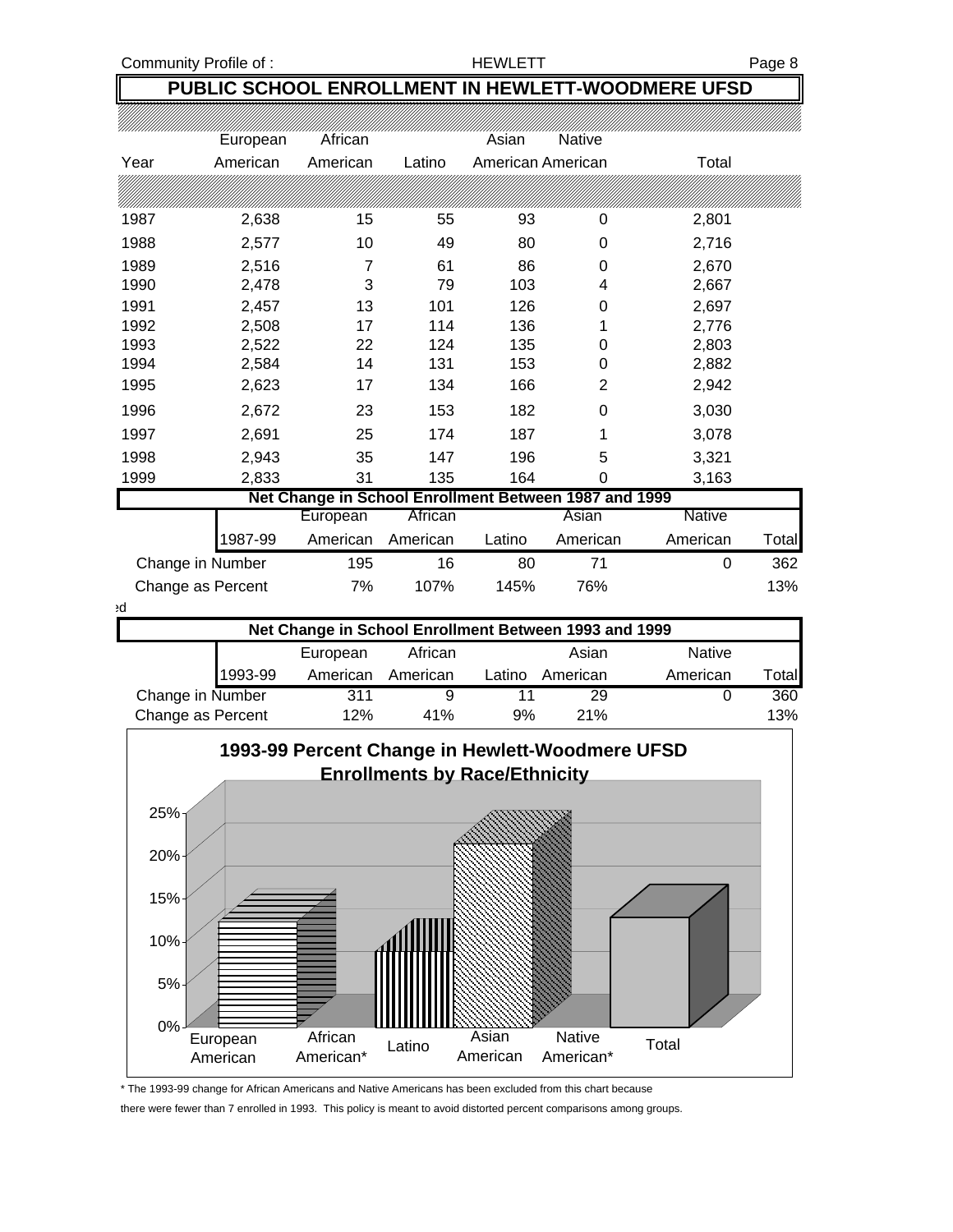#### HEWLETT

#### **REPORTED LIMITED ENGLISH PROFICIENT ENGLISH LANGUAGE LEARNERS (LEP/ELLs) IN HEWLETT-WOODMERE UFSD\***

|                         |               | Reported Number and Percent of LEP/ELL Students in Hewlett -<br>Woodmere UFSD, Hempstead Town and Nassau County |                          |                         |                      |                         |
|-------------------------|---------------|-----------------------------------------------------------------------------------------------------------------|--------------------------|-------------------------|----------------------|-------------------------|
|                         |               | <b>Hewlett - Woodmere UFSD</b>                                                                                  | <b>Town of Hempstead</b> |                         | <b>Nassau County</b> |                         |
| Year                    | <b>Number</b> | <b>Percent of</b>                                                                                               | <b>Number</b>            | <b>Percent of</b>       |                      | Number Percent of       |
|                         |               | <b>Total Enrollment</b>                                                                                         |                          | <b>Total Enrollment</b> |                      | <b>Total Enrollment</b> |
| 1992                    | 86            | 3.1%                                                                                                            | 3,240                    | 3.2%                    | 6,044                | 3.5%                    |
| 1993                    | 108           | 3.9%                                                                                                            | 3,875                    | 3.7%                    | 6,963                | 4.0%                    |
| 1994                    | 104           | 3.6%                                                                                                            | 4,271                    | 4.1%                    | 7,492                | 4.2%                    |
| 1995                    | 105           | 3.6%                                                                                                            | 4,674                    | 4.3%                    | 7,823                | 4.3%                    |
| 1996                    | 106           | 3.5%                                                                                                            | 4,847                    | 4.4%                    | 8,276                | 4.5%                    |
| 1997                    | 97            | 3.2%                                                                                                            | 5,532                    | 4.9%                    | 9,219                | 4.9%                    |
| 1998                    | 98            | 3.0%                                                                                                            | 5,878                    | 5.1%                    | 9,353                | 4.8%                    |
| 1999                    | 111           | 3.5%                                                                                                            | 6,134                    | 5.2%                    | 10,077               | 5.1%                    |
| 1999 Total              |               |                                                                                                                 |                          |                         |                      |                         |
| Enrollment              | 3,163         |                                                                                                                 | 117,036                  |                         | 195,804              |                         |
| 1992 - 1999<br>% Change | 29.1%         |                                                                                                                 | 89.3%                    |                         | 66.7%                |                         |

\* In the 1998-1999 school year, there were 77 different languages spoken by students enrolled

in Nassau County public schools.



\*\* The annual number of reported LEP/ELLs enrollment is based upon the number of Limited English Proficient English Language Learners in the local district as reported on the State Education Department/ The University of the State of New York, Commissioners Regulations Part 154 Application.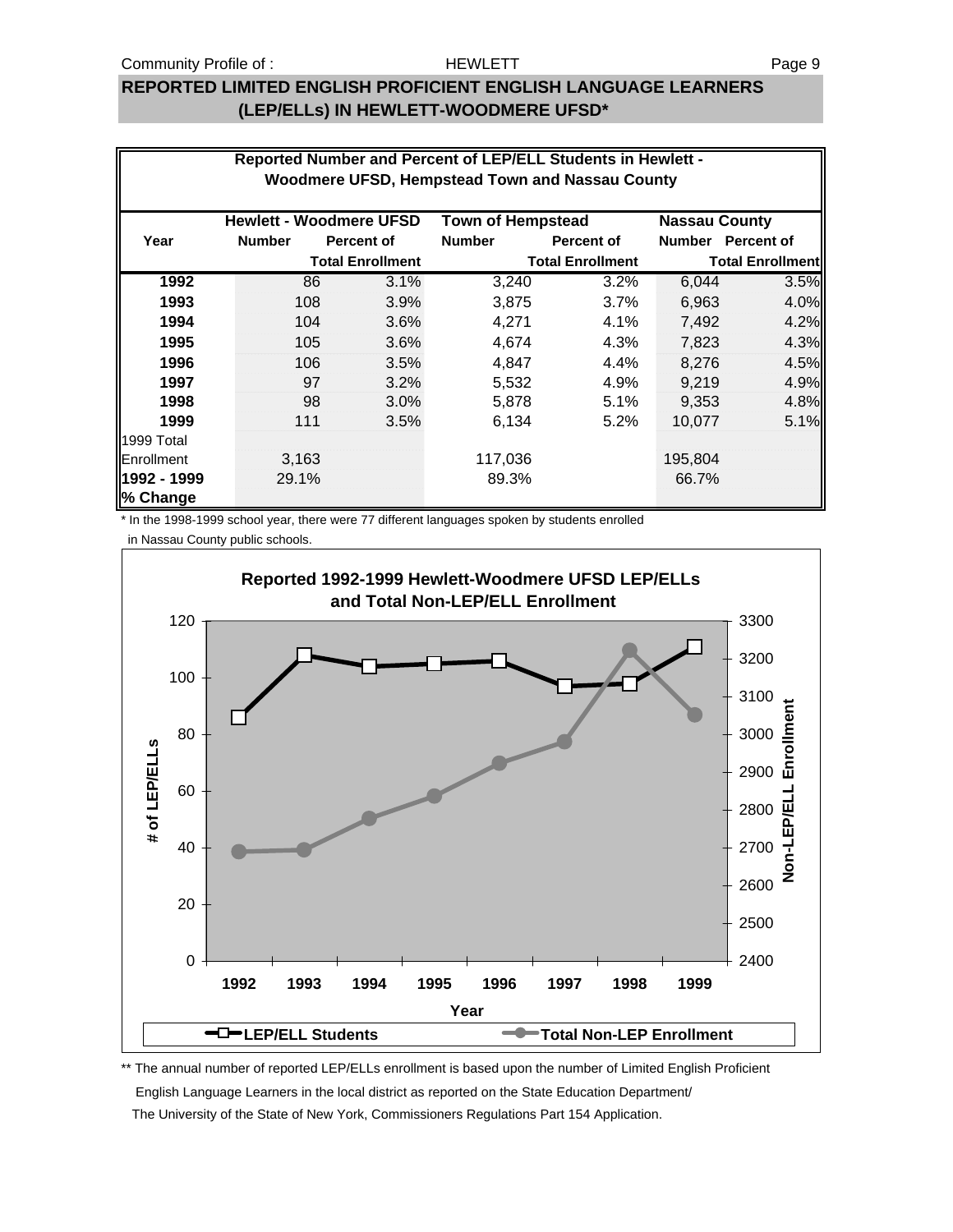Community Profile of : The HEWLETT The Community Page 10

**Dropout Percents: Hewlett-Woodmere UFSD, Hempstead Town, & Nassau County**

|      |                |            |          |          | DROPOUT NUMBERS & PERCENTS OF HIGH SCHOOL ENROLLMENT* |          |
|------|----------------|------------|----------|----------|-------------------------------------------------------|----------|
| Year | District-#     | District-% | Town-#** | Town-%** | County-#                                              | County-% |
|      |                |            |          |          |                                                       |          |
| 1987 | 6              | 0.6        | 898      | 2.4      | 1284                                                  | 2.0      |
| 1988 | $\overline{2}$ | 0.2        | 759      | 2.2      | 1177                                                  | 2.0      |
| 1989 | 4              | 0.4        | 654      | 2.0      | 932                                                   | 1.7      |
| 1990 | 4              | 0.5        | 546      | 1.8      | 759                                                   | 1.4      |
| 1991 | 3              | 0.3        | 432      | 1.4      | 613                                                   | 1.2      |
| 1992 | 3              | 0.3        | 483      | 1.6      | 654                                                   | 1.2      |
| 1993 | 4              | 0.5        | 484      | 1.6      | 630                                                   | 1.2      |
| 1994 | 4              | 0.4        | 533      | 1.7      | 724                                                   | 1.4      |
| 1995 | 3              | 0.3        | 395      | 1.3      | 531                                                   | 1.0      |
| 1996 | 4              | 0.4        | 337      | 1.1      | 477                                                   | 0.9      |
| 1997 | 1              | 0.1        | 358      | 1.1      | 479                                                   | 0.9      |
| 1998 | 3              | 0.3        | 330      | 1.0      | 489                                                   | 0.9      |

\*Dropout Rate = Dropouts divided by 9-12 grade enrollment including ungraded secondary enrollment. A dropout is defined as any pupil who left school prior to graduation & did not enter another school or program leading to a GED.



\*\*Town data based on a weighted average of communities which are fully or partially located within town boundaries.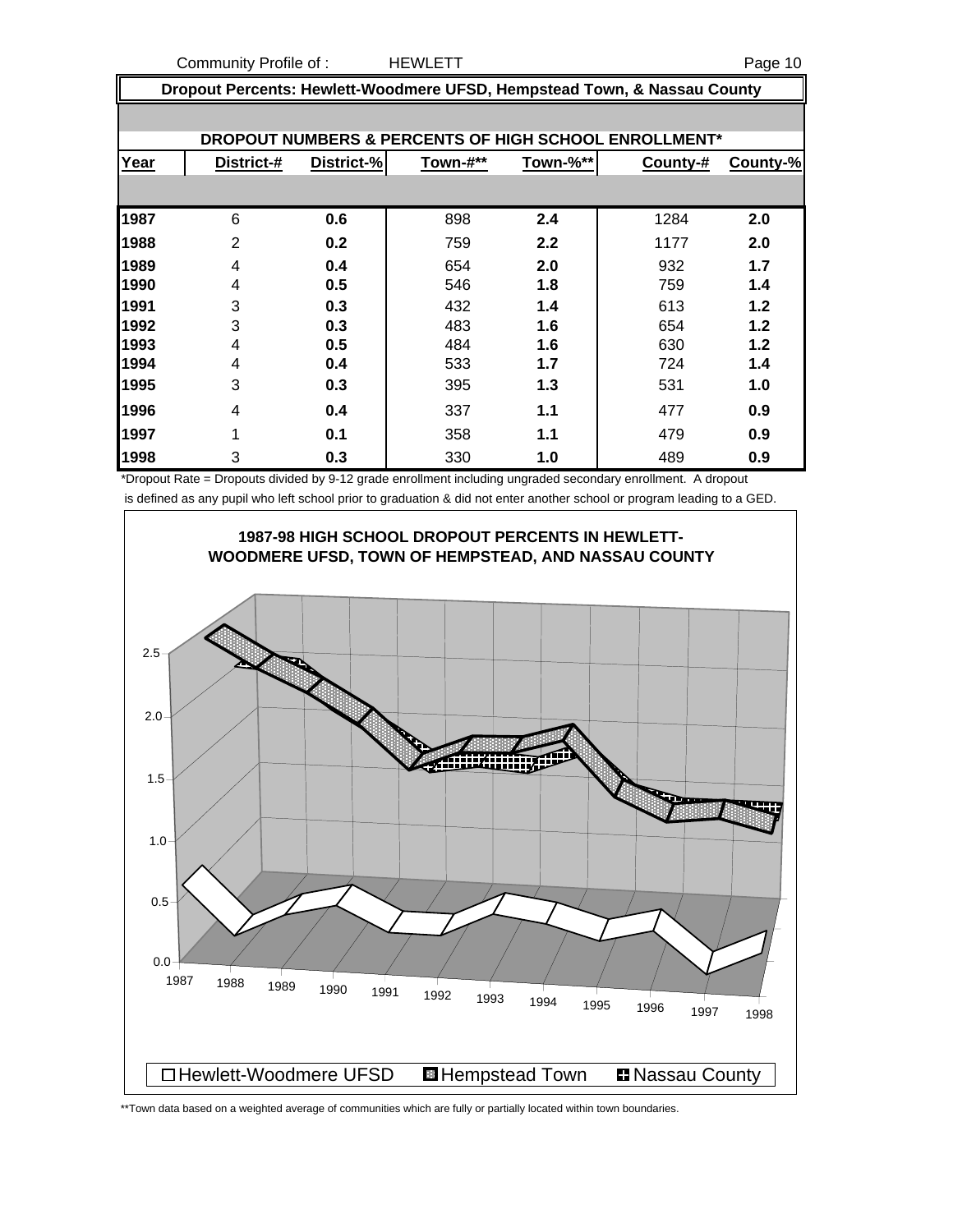| 1982-97 Total Births and Fertility Rates For Hewlett 11557 |                |           |                      |           |                       |           |  |
|------------------------------------------------------------|----------------|-----------|----------------------|-----------|-----------------------|-----------|--|
| Nassau County and New York State*                          |                |           |                      |           |                       |           |  |
|                                                            | <b>Hewlett</b> |           | <b>Nassau County</b> |           | <b>New York State</b> |           |  |
|                                                            |                | Fertility |                      | Fertility |                       | Fertility |  |
| Year                                                       | Births**       | Rate      | <b>Births</b>        | Rate      | <b>Births</b>         | Rate      |  |
| 1982                                                       | 64             | 32.6      | 14,342               | 49.0      | 246,889               | 59.6      |  |
| 1983                                                       | 67             | 35.1      | 14,541               | 49.8      | 248,222               | 59.6      |  |
| 1984                                                       | 67             | 35.8      | 14,758               | 50.6      | 250,436               | 59.9      |  |
| 1985                                                       | 67             | 36.5      | 15,247               | 52.3      | 258,826               | 61.6      |  |
| 1986                                                       | 73             | 40.5      | 15,567               | 53.5      | 263,045               | 62.3      |  |
| 1987                                                       | 74             | 42.1      | 16,504               | 56.8      | 271,355               | 64.0      |  |
| 1988                                                       | 78             | 45.2      | 17,072               | 58.8      | 279,976               | 65.8      |  |
| 1989                                                       | 79             | 46.8      | 17,700               | 61.1      | 290,528               | 67.9      |  |
| 1990                                                       | 79             | 47.9      | 18,180               | 62.8      | 297,468               | 69.3      |  |
| 1991                                                       | 82             | 50.1      | 17,864               | 62.2      | 292,523               | 68.1      |  |
| 1992                                                       | 81             | 50.0      | 18,065               | 63.3      | 287,531               | 67.2      |  |
| 1993                                                       | 77             | 48.0      | 17,931               | 63.2      | 282,377               | 66.3      |  |
| 1994                                                       | 80             | 49.9      | 17,903               | 64.6      | 277,945               | 65.6      |  |
| 1995                                                       | 81             | 51.1      | 18,084               | 66.0      | 271,042               | 64.3      |  |
| 1996                                                       | 83             | 52.3      | 17,722               | 63.8      | 263,611               | 63.0      |  |
| 1997                                                       | 81             | 51.0      | 17,100               | 62.0      | 256,976               | 61.8      |  |



Fertility rate based on live births per 1,000 female population 15-44. Data for 1990-97 reflect zip code boundaries. Data for prior years reflect the local community as comprised by census tracts. \*\* The number of births to mothers in the Hewlett area is a three year "running" average for all years.

Source: Nassau County & New York State Departments of Health.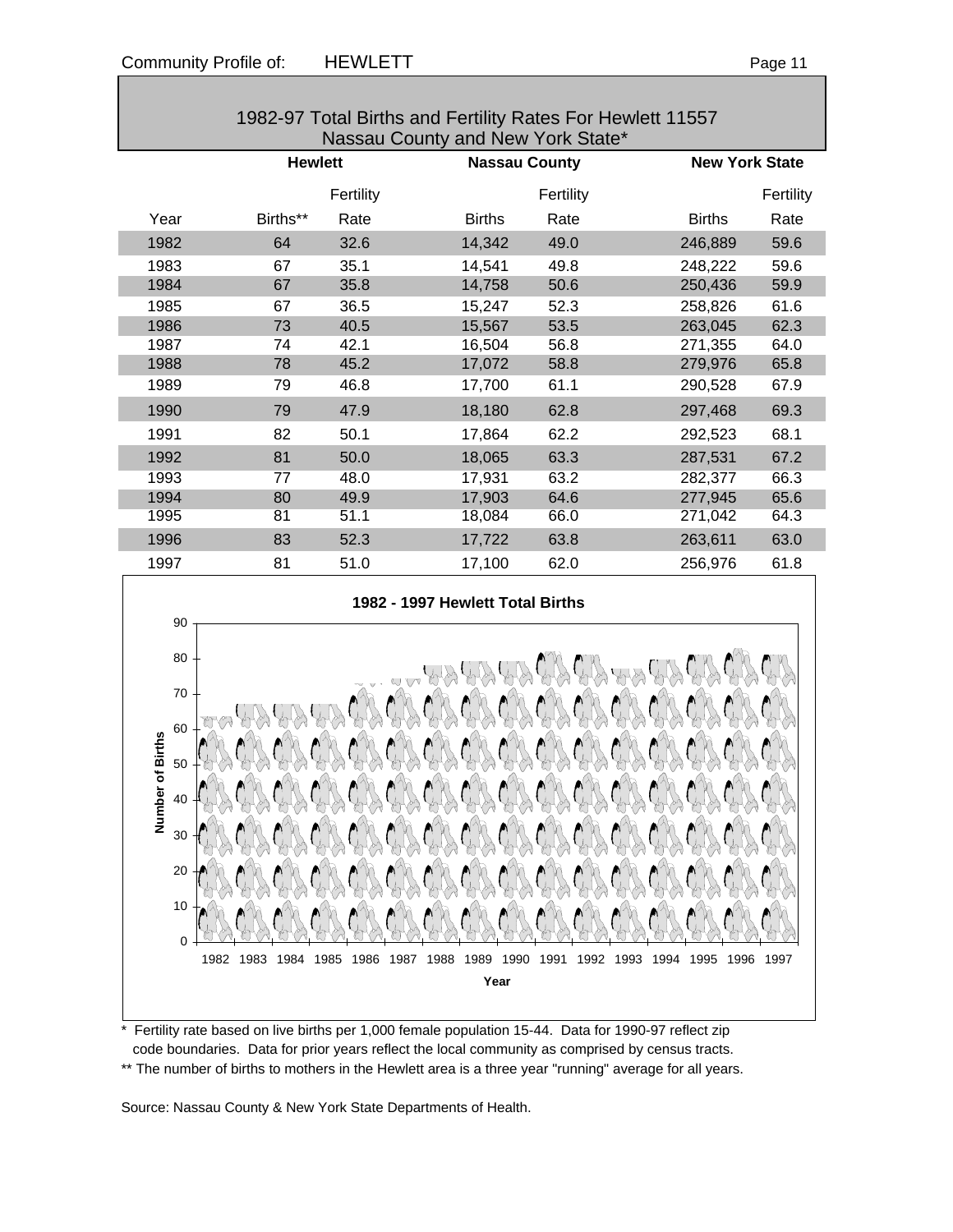### 1984-97 Births To Teen Mothers and Fertility Rates For Hewlett 11557\*, Nassau County and New York State\*\*

|      | <b>Hewlett</b><br>Fertility<br>Teen |      |               | <b>Nassau County</b><br>Fertility |               | <b>New York State</b><br>Fertility |  |
|------|-------------------------------------|------|---------------|-----------------------------------|---------------|------------------------------------|--|
| Year | Births***                           | Rate | <b>Births</b> | Rate                              | <b>Births</b> | Rate                               |  |
| 1984 |                                     | 3.5  | 668           | 12.2                              | 25,658        | 35.7                               |  |
| 1985 | 1                                   | 3.6  | 711           | 13.4                              | 25,470        | 36.4                               |  |
| 1986 | $\Omega$                            | 1.2  | 685           | 13.4                              | 25,134        | 37.0                               |  |
| 1987 | $\Omega$                            | 0.0  | 677           | 13.8                              | 25,080        | 38.0                               |  |
| 1988 | 4                                   | 2.4  | 663           | 14.1                              | 25,861        | 40.3                               |  |
| 1989 | 1                                   | 2.5  | 679           | 15.0                              | 26,593        | 42.7                               |  |
| 1990 |                                     | 2.5  | 674           | 15.6                              | 26,553        | 44.0                               |  |
| 1991 |                                     | 2.5  | 672           | 16.0                              | 26,216        | 44.1                               |  |
| 1992 |                                     | 2.4  | 629           | 15.1                              | 25,330        | 43.4                               |  |
| 1993 |                                     | 4.1  | 700           | 18.4                              | 25,515        | 44.3                               |  |
| 1994 | 4                                   | 5.9  | 682           | 18.2                              | 25,852        | 45.3                               |  |
| 1995 |                                     | 6.0  | 668           | 18.0                              | 24,805        | 43.6                               |  |
| 1996 | $\overline{2}$                      | 6.6  | 637           | 15.8                              | 23,864        | 41.8                               |  |
| 1997 | 2                                   | 6.8  | 561           | 13.9                              | 22,185        | 38.5                               |  |

\*\*\* In some of the years above, a teen fertility rate is greater than 0 when teen births are 0. This is possible because teen births are presented as a 3 year average and the actual teen birth number is between 0 and .5



\* The number of birth to teen mothers in the Hewlett area is a three year "running" average for all years.

\*\* Fertility rate based on live births per 1,000 female population 15-19. Data for 1990-97 reflect zip code boundaries. Data for prior years reflect the local community as comprised by census tracts. Source: Nassau County & New York State Departments of Health.